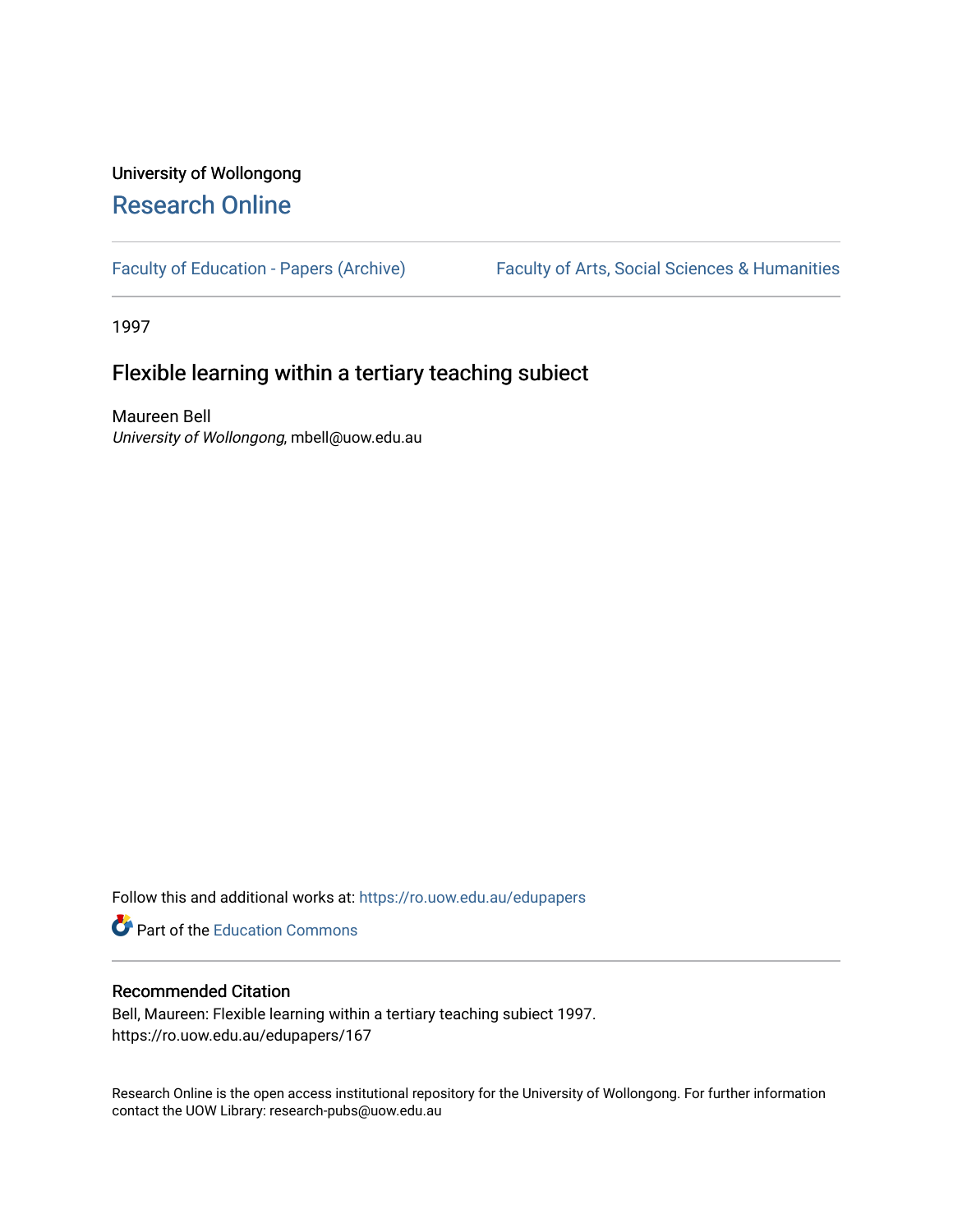**Flexible Learning within a Tertiary Teaching Subiect** ••••••••••••••••••••••••••••••••••

Maureen Bell maureen\_bell@uow.edu.au University afWollongong

### **Abstract**

*There is a growing awareness within higher education institutions of the need* to *provide teaching development programs for academic staff. The challenge is to provide effective programs for staff from across all disciplines, who have varying schedules of work and are under pressure to spend much of their time engaged* in *research in their own field of study. At the University of Wollongong the already highly effective Introduction to Tertiary Teaching (ITT) subject for academic staff has been redesigned as a flexible, modular program within a Resource Based Learning (RBI) environment. This redesign is in response to the need to eliminate barriers to participation and acceptance of the program and to provide a more learner-centred course experience. Participants' initial responses to the new program design offer some early indicators of areas for further exploration in Resource Based Learning at the tertiary level.*

### **Background**

At the University of Wollongong new members of teaching staff are required to complete the Introduction to Tertiary Teaching subject (ITT). The ITT was implemented in 1992 and aims to meet specific learning objectives, satisfy the diverse needs of participants and model good teaching practice through integrating a variety of teaching approaches and technologies.

The subject has proved highly effective in changing conceptions of teaching and learning and developing academic teaching skills (Gillett and Bell, 1996). The ITT curriculum always offered a flexible learning environment aimed to support participants in developing their pedagogy through a process of reflective practice (Bell & Gillett, 1996). Participants have always been expected to take responsibility for their own learning and to engage with learning activities that meet their particular needs {a broad description of flexible learning, according to Wade *et* aI, 1994: 12l.

The course review indicated however that the traditional method of delivery, including set patterns of attendance and study created barriers to participation and acceptance of the program for some staff. In addition there was a need to provide more learner centred learning experiences. The subject was restructured as a RBL environment using a modular format.

This shift to RBL within the ITT reflects the fundamental changes in the teaching and learning context of higher education which have led to increased use of RBL environments across all disciplines. The RBL Working Party Report to NCode (Report 11, 1996) *predicts* that by the year 2000 at least 30% of all undergraduate teaching will involve the use of specially designed learning resources. "High quality interactive learning materials exemplify new and exciting approaches to the provision of higher education ..." (HEC Report, June 1997: 7).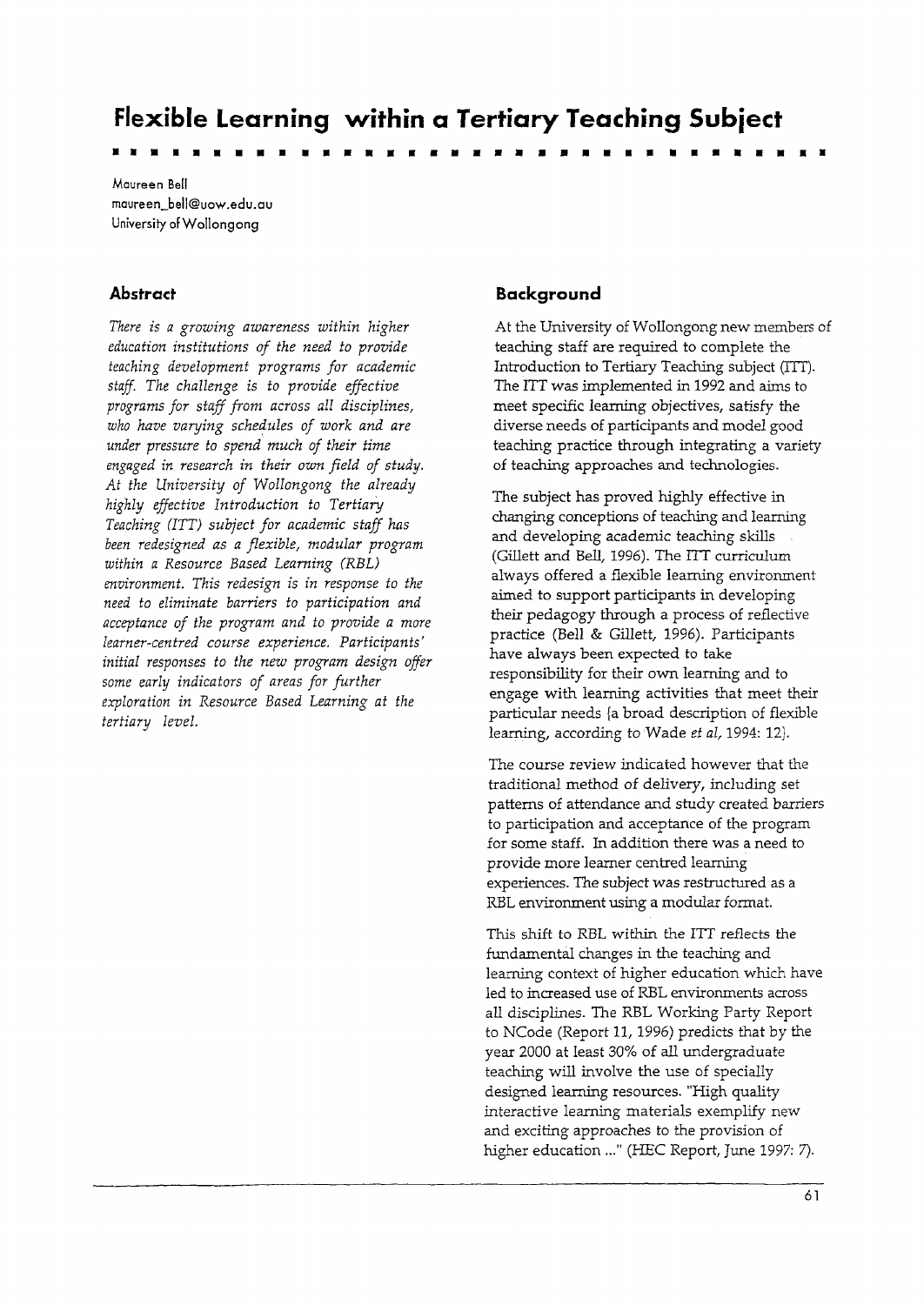Conceptions of REL range from RBL as a data retrieval system to RBL as the outcome of a holistic pedagogy enhanced by teaching technologies (see for example Noble, 1980; NBEET Report: 33, 1994; Report to NCode 11, 1996; Ling, 1996; Telford, 1995). The RBL design model for the ITT conceptualises RBL as an active learning process in which a major component of learning is a set of educational materials specifically designed to support the learner in achieving learning objectives within their own learning context. The subject therefore depends on a bank of materials that form the main vehicle for the study program but while RBL focuses on 'resources' by definition it would be a mistake to conceptualise this program in terms of information, no matter how mediated. The lIT conception of RBL appropriately shifts the focus from information provision to learning processes and outcomes.

The RBL redesign provides more flexibility than the previous program in terms of:

- modularisation
- course entry and exit times
- place of learning
- pace of learning
- level of accreditation attainable
- methods of assessment
- opportunity for interaction between participants and facilitator
- use of communication technology
- increased access to learning resources
- feedback on work in progress.

The learning objectives of the ITT subject are specified and listed on the course outline which applies to all participants. The program therefore provides the opportunity for learning within a defined curriculum that, because of the RBL environment, is flexible enough to adapt to the experiences, needs and circumstances of the learner in their own time and at their own pace with choice as to how they will approach the structure of the curriculum presented. Theory and to a large extent method is still prescribed because method is intended to model effective educational practices as well as provide learning experiences, however much of the content is mediated by the learner according to their professional circumstance.

### A Model **of Flexible Learning**

Diana Thomas (1995) conceptualises flexible learning as the dynamics of the learning process which take place between the expert, the learner and the learning resource (which includes human resources) see *Figure* 1. The relationship between these is determined by the purpose of the learning as well as the capabilities and needs of the expert, learner and learning resource.



#### **figure 1: Model of Flexible Learning (Thomas 1995:5)**

A model of the relationships that form the framework for the ITT was developed from Thomas' model and may be conceptualised as in Figure 2.

In this model a focus on the learning that takes place underpins the ITT conception of RBL. The relationship between elements is determined by:

- the purposes of learning as envisaged by the facilitator, the learner and the institution
- the purpose, characteristics and conception of teaching of the facilitator
- the needs and characteristics and conception of learning of the learner.

{The ,resource has neither needs, capabilities or conceptions however those of the developers are implicit within the resource.)

The facilitator's purpose recognises that tertiary teaching is a profession and that certain skills, knowledge and attitudes make teaching effective (Ramsden, 1995). This tertiary education subject is designed and taught by academic staff to teach the accepted theory and practice of the discipline as accepted by the tertiary teaching professional bodies. The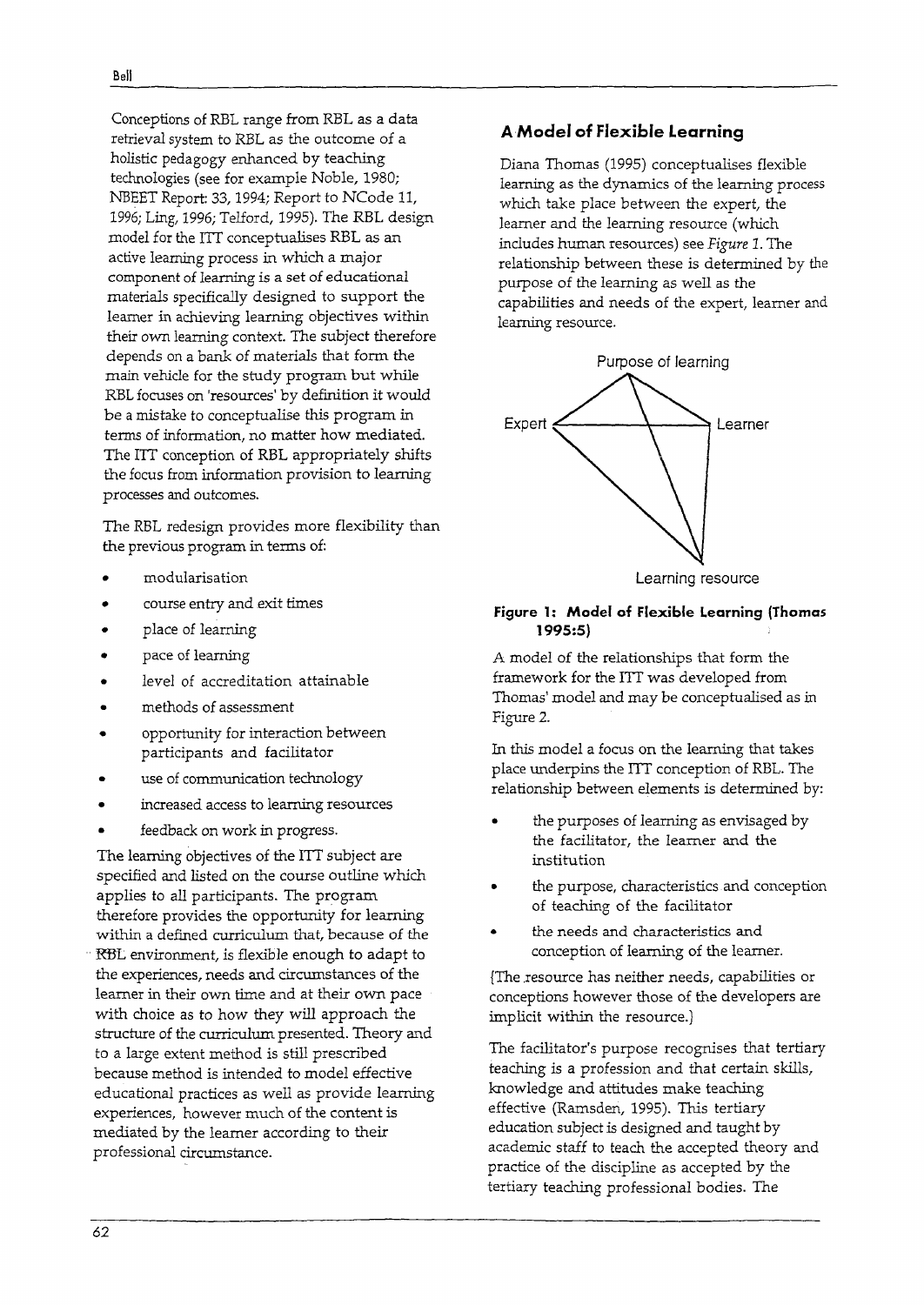

**Figure 2: Model of Resource Based Learning within Higher Education**

University purpose is to ensure that academic staff have the skills and knowledge required for quality teaching and institutional accountability. Learners each have their own purposes related to their needs. Unlike Thomas' model which subsumes organisation and infrastructure in the 'learning resource' because these "serve no other purposes ultimately than to support learning" (Thomas, 1995:5) the ITT model conceptualises these elements as having powerful influence on planning, process and therefore learning outcomes. {Thomas later indicates an organisation may have a significant learning purpose and this may be met within her model.} Facilitator and participants interact with the materials and each other according to purpose, need, characteristics, and conceptions of teaching and learning such that the participant may achieve the learning objectives indicated in the subject outline in the context of their own discipline.

## **The University of Wollongong RBL program**

The lIT is now a more flexible subject offering a series of modules in the basic skills of tertiary teaching. Each module consists of a print-based resource package providing an integrated set of learning activities through a variety of educational technologies including videos, a CAL package, asynchronous computer mediated communication, an electronic mail network and face to face workshops. lIT may be studied as a

postgraduate subject within the Faculty of Education {EDGA997} or as a professional development program {ITT - PD}.

The ITT modules comprise:

- Learning and Teaching
- Assessing Student Learning
- Teaching Small Classes
- Teaching Large Classes
- Evaluating and Designing a Subject
- Elective/Independent study

Participants are challenged to consider their existing conceptions of teaching and learning against accepted educational theory and practice, to choose and utilise a variety of educational technologies to support their teaching and to implement and reflect on some of the ideas developed within the course.

A total of twenty five participants have been involved in the RBL program at the time of writing. Eleven ITT participants are presently involved in the complete modular program. In addition to this group another fourteen members of staff have previously used the introductory module either as a stand alone program or as part of the ITT before redesign.

### **Discussion -What is working?**

Evaluation of Module 1 was carried out by individual questionnaire, reflective writing and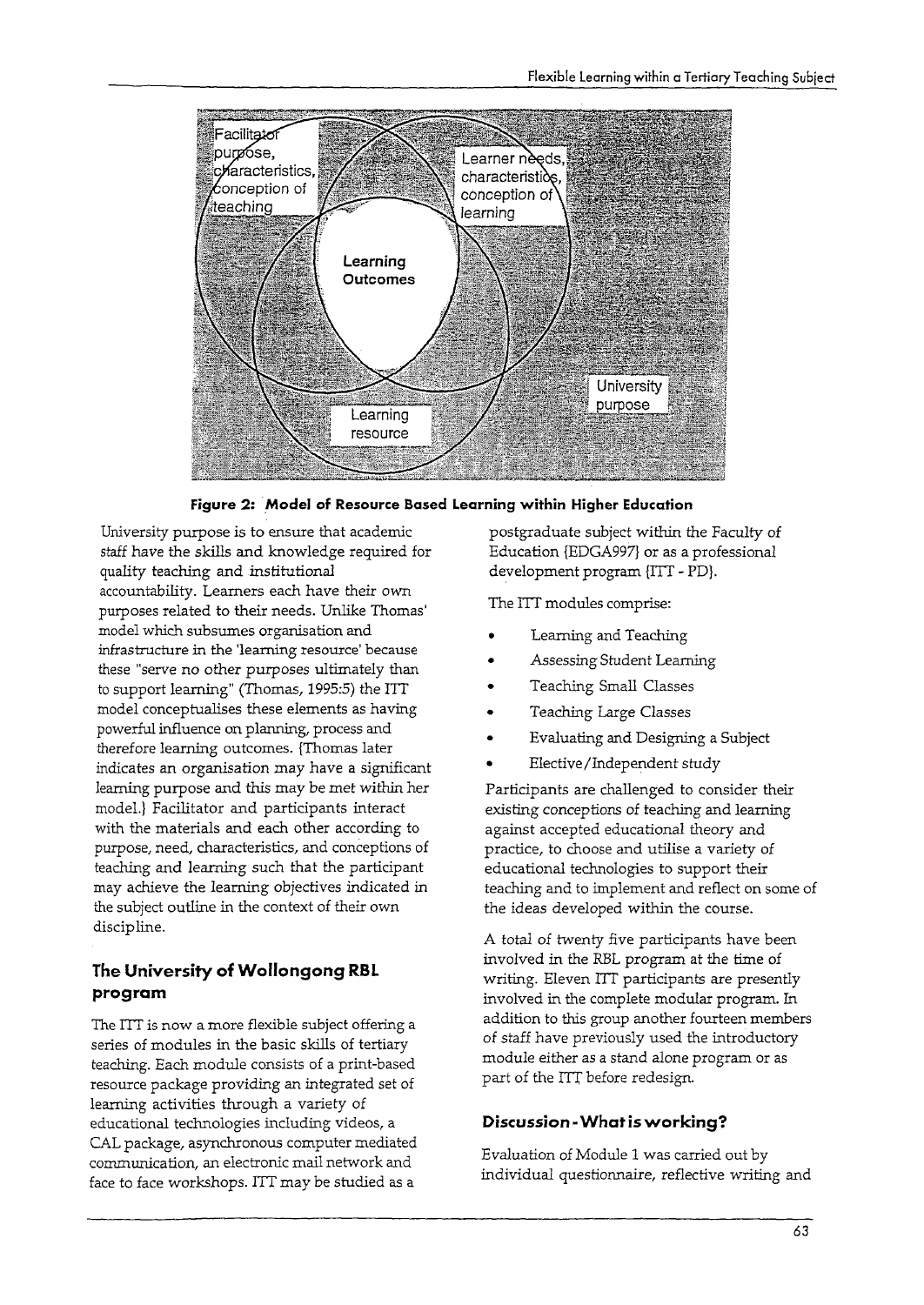group interview. This information provided formative evaluation for development of the complete RBL program. Formative evaluation of the full modular program is being carried out by written questionnaire, group discussion and open ended email survey. The following key issues have emerged during the early stages of implementation.

#### **Meeting individual needs**

Can the individual learning needs of academic staff be met through a program that provides all learners with a standard set of learning resources?

Most responses to the RBL program have been positive, although varied as would be expected from a mixed group of experienced and inexperienced teachers and students. Yet it is this variety of responses that poses one of the greatest challenges for RBL methodology. How can a single learning package meet the individual needs of a variety of learners, particularly where the institutional and professional requirements are so influential and the learning experiences are carefully structured to meet specified learning outcomes and develop required skills?

The design intention within the ITT materials is that the materials should be interactive, that is flexible enough so that learners can bring their own experiences, needs and situation to the learning process. The resources are structured such that learning through reflection on experience and action takes place. Learning is mediated by the facilitator through direct written and verbal feedback within a positive leaming environment and supported by face to face workshops. The materials are designed such that there is a progression along a clear learning pathway in which key concepts are reinforced. Objectives of the program and each module are clearly specified and assessment is related to intended learning outcomes. These characteristics are indicators of good practice in RBL (HEC Report, 1997). Positive responses from twenty three of the total of twenty five users so far, suggest that most found the program they have participated in has met or is meeting their needs. Some mentioned the individual applicability of activities requiring experiencebased reflection, others indicated the suitability of the RBL approach to their own perceived learning style.

"It was good for me to look at how I learned, a better process than a lecture where people tell you these are the ways you learn. Learning by myself suits my learning style. This has made me more aware of my learning style and my teaching style."

"It was good for me as it gradually and systematically led me through the material in a way which was manageable in the context of the rest of my workload."

"... a good method of focusing attention on ... teaching practices."

"It was very relevant to what I do in Nursing. This made me think that I am too didactic in my teaching."

Comments from two participants indicate they were not able to meet their own needs using the materials:

> "... should include information for advanced teachers" .... a bit too prescriptive"

and:

"For my learning style and personal circumstance it might be better in a shorter sharper time. I did not appreciate the sectioning ...an essay on the content of the module would have served me personally better. "

{Note the time frame was at the discretion of the participant}.

Two of the participants who found RBL stimulating cautioned against its 'overuse':

> "because teacher assisted learning is more effective."

and

"I'm a real class attending person. I love interaction".

While it may be tempting for the designer/ facilitator to discard the negative opinions of a minority of learners given the positive response from most other users, further investigation is needed to ascertain how RBL can meet the needs of all learners and to avoid the danger of developing teacher-eentred curriculum in the design of planned RBL experiences.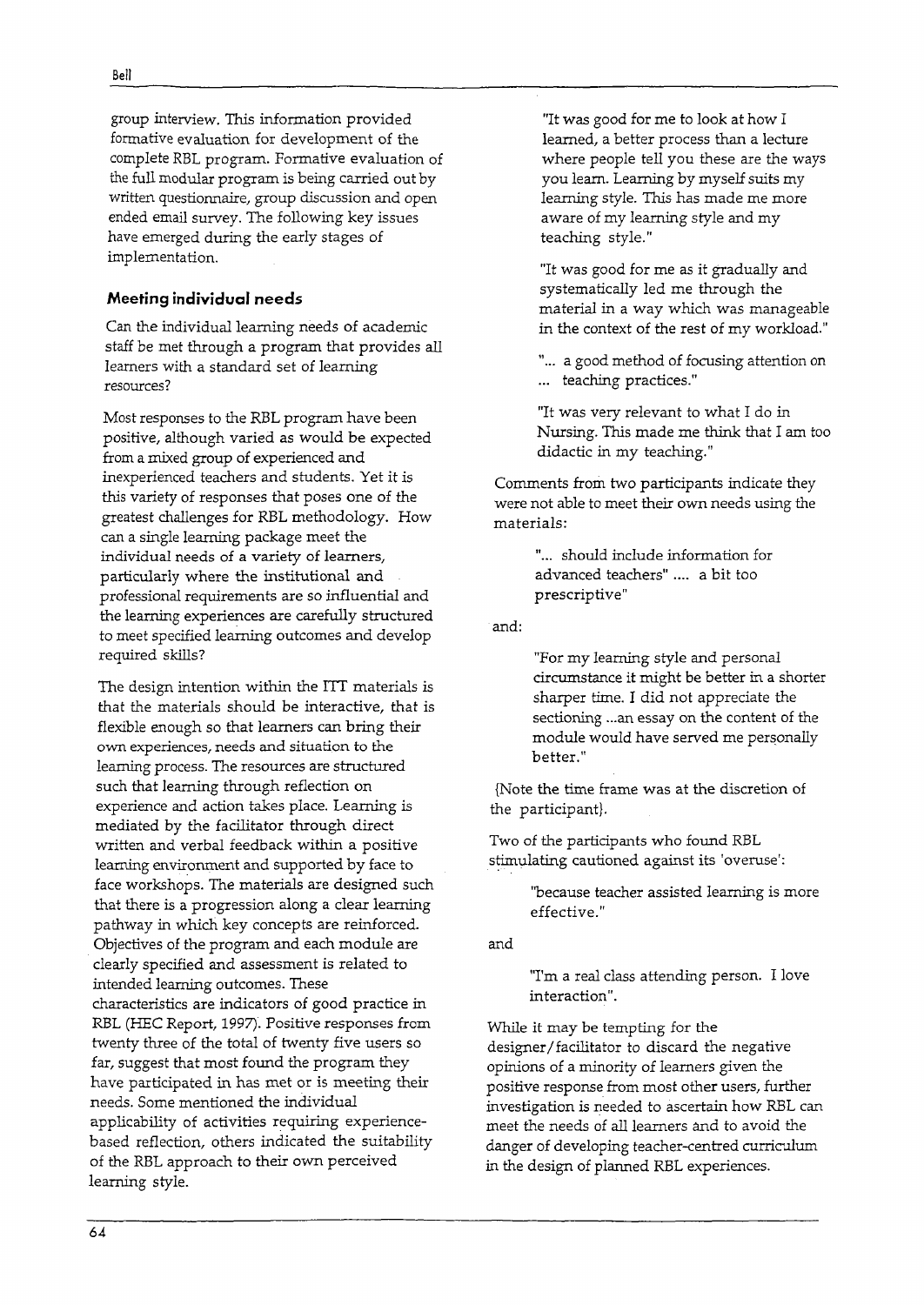### **Providing feedback**

How much feedback do academics involved in teaching programs really want?

The necessary characteristics of teaching strategies that incorporate the use of educational technology have been identified by Laurillard (1993) as discursive, interactive, reflective and adaptive. The development of a dialogue between participant and facilitator through the provision of written feedback is considered essential to effective participant learning in this program. The resources are interactive and discursive such that the facilitator provides feedback on actions during, rather than after, the learning activities through a process of written and spoken dialogue between learner and facilitator. Some comments on the provision of feedback were:

> "Writing for feedback is really hard, have to really get ideas into order."

"1 enjoyed writing for feedback."

"Feedback made me feel better."

The reflective nature of the materials is also a vital element the intention being to support reflection-in-action and reflection-on-action (Schön, 1987). One participant commented:

> "It made me observe my own teaching and my students' learning more closely and reflectively. 1 was also encouraged to try some different activities in teaching ..."

And another with significant secondary teaching experience:

> "1 seem to make students do things all the time rather than listening ... I was worried whether this way of teaching is appropriate in the tertiary setting. After doing this module 1 am comfortable in my teaching approach ..."

Few of the ITT Group actively sought feedback despite the facilitator's constant prompting. Only six of the twenty five participants submitted work for feedback prior to completion of a module and of these, only three regularly sought intensive face to face discussions.

The inclusion within the print-based resources of specific exercises, directions and reasons for gaining feedback had little effect on most learners' behaviour. It appears that individual

needs for feedback and support vary and feedback is not considered an essential element by some. By way of contrast it was the facilitator who felt a strong professional need and responsibility to provide feedback and monitor participants' progress. This need is recognised in the REL model, *Figure 2.*

### **Encouraging a deep approach to learning**

Outcomes of studies into student learning in higher education indicate that learners may take a *Surface* or a *Deep Approach* to learning and that the teaching context is an important determinant of the approach taken (Marton and SaIjo, 1976a, 1976b; Ramsden, 1985; Entwistle, 1988; Biggs, 1987). The research into approaches to learning, student centred leaming (Boud, 1988; Candy, 1988) and the use of educational technologies (Laurillard, 1993) indicates resources that motivate a deep approach to leaming need to integrate the discovery of meaning, development of understanding and exploration of structural complexities. Although Gibbs (1984) suggests that learner dependence can be encouraged by highly structured self study packages there is some evidence emerging that students who are more inclined to take a deep approach to learning are more likely to accept the introduction of REL packages Gones and Kember, 1994; Relf and Geddes, 1992).

Within the ITT learners are expected to adopt a deep approach such that meaning is sought rather than reproduction of information. The resources encourage participants to actively pursue knowledge within their own teaching, problematise, critically analyse theory and practice and evaluate their ideas. Responses to REL in this program were that most participants felt that they had been working at depth. Some comments on this issue:

> "1 liked the links between ours and students' learning."

"1 appreciated the opportunity to spend time thinking deeply about issues,"

"... made me think about teaching in new ways and also made me consider learning and how important it is in teaching, something 1hadn't given enough attention to."

"1 think the modules are a very impressive way of structuring learning. I think that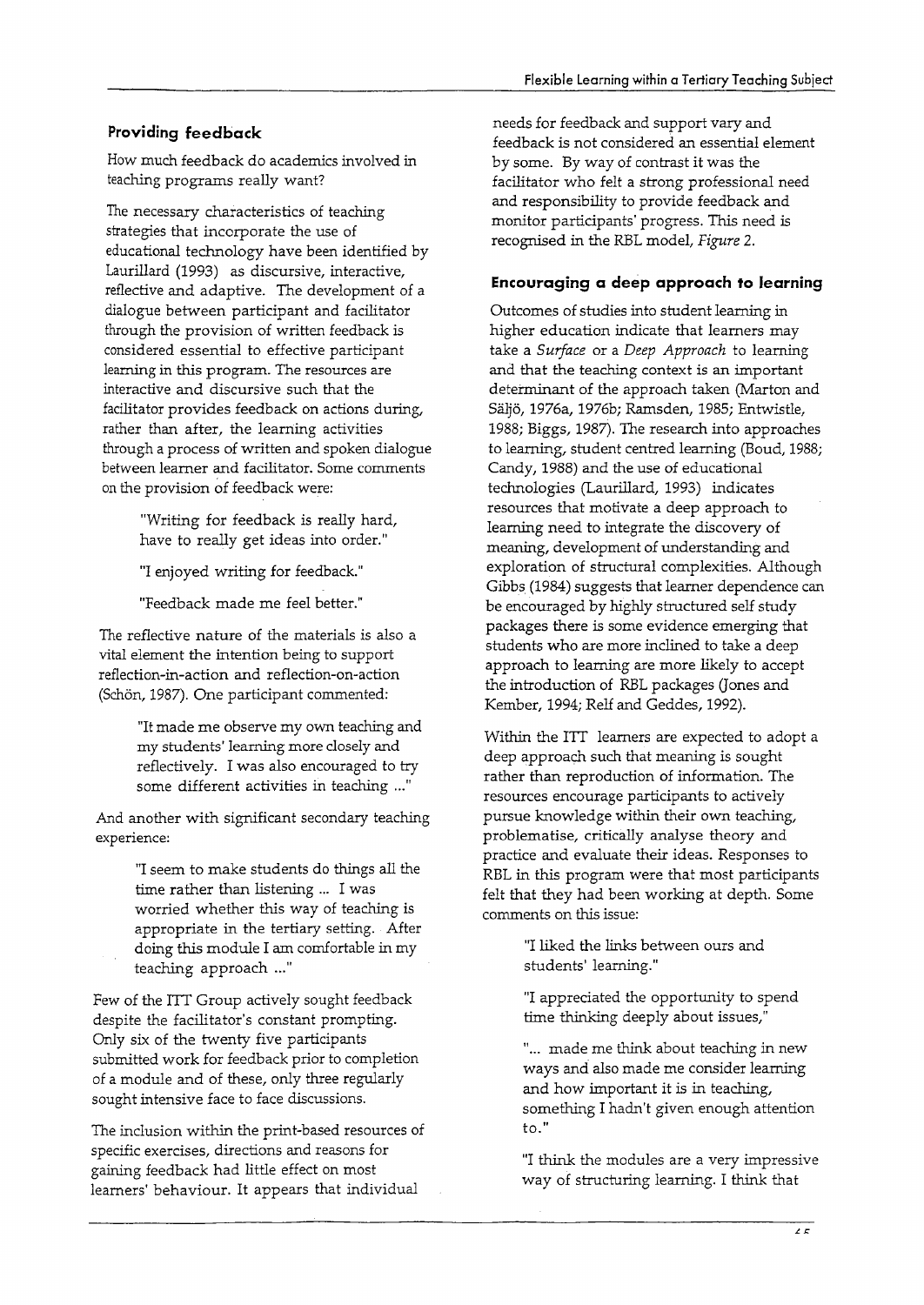Bell

the way they combine readings, reflection, structure, enuf (sic) direction and space to wander/wonder is perfect."

"Thinking is hard work and grappling with new ideas is hard work as well ... so something which combines discussion and really specific tasks seems to me a better combination."

### **The 'human face of dialogue'**

How can human interaction be retained in RBL? Is computer mediated communication a substitute for, or an adjunct to, face to face interaction for learners on the same campus?

Knowledge is articulated through human interaction, in this way it is argued, tested and improved (Laurillard, 1993). Computer mediated communication is one of the accepted tools for effective collaborative learning at a distance (see for example Harasim, Hiltz, Teles, and Turoff, 1995; Gunawardena, Anderson and Lowe, 1996) so RBL strategies should integrate student/student and student/teacher dialogue. ITT introduced an On-Line forum to provide wider CMC opportunities for discussion and debate. Most participants were introduced to CMC through a hands on workshop session contrasting Chat Space and an On-Line Forum.

Autumn '97 participants accessed the session from their own terminals on campus. Participants found this an interesting exercise yet felt the Chat Space encouraged superficial discussion if they could get it to work. Some found the different strands of chat were confusing. Some of them indicated that neither Chat nor the On-Line Forum were particularly useful for their teaching purposes at present but that if they were teaching at a distance they would probably use an electronic forum. After the workshop there were no further postings to the forum.

Participants in Spring '97 semester were introduced to the forum through a workshop and practice session held in the multimedia lab. This was a much more successful method of introduction as any problems participants had in using the technology could be addressed by direct instruction. In addition a quick verbal response from a colleague could solve an irritating problem arising from lack of familiarity with the technology. Mostmembers of this group were reluctant to leave the discussion and take the scheduled break. This group was positive in

terms of the usefulness of the forum for discussion:

> "It is a way you can have a conversation at your leisure. You can write a reply at midnite (sic) and check a week later to see if anyone has said something."

Despite the interest shown and reminders from the facilitator, no participant has posted a message since the workshop:

> "I must admit that I am not completely at home with the electronic talking system and so it took me some time to figure out how it worked. Just now I went back to look at the forum and I must admit I still found it confusing ..."

"This is an interesting idea provided you have the time. If you do not have the time, it is almost impossible for you to think and reply/ comment on others' questions and remarks. It should have been a real source of intellectual discussions but it failed because of lack of time."

"Haven't used the electronic forum yet but think that it is a good idea and all should be encouraged to use it, even after we have completed the course."

Perhaps this is related to the optional nature of the forum, the availability of face to face discussion within the workshop sessions and the competing demands of participants' academic workload. Some participants may need to gain confidence in posting their own ideas for discussion:

> "I looked but nobody had written anything."

A significant email culture already exists within the University of Wollongong. Almost all staff use email as a daily tool to post messages to individuals and groups on and off campus. A positive attitude to the use of information technology as a communication medium might be engendered by this email culture. On the other hand the absence of ongoing use of the On-Line forum within ITT might also be a direct result of this culture. Peopie who are used to the simplicity of email may find the forum too complicated: